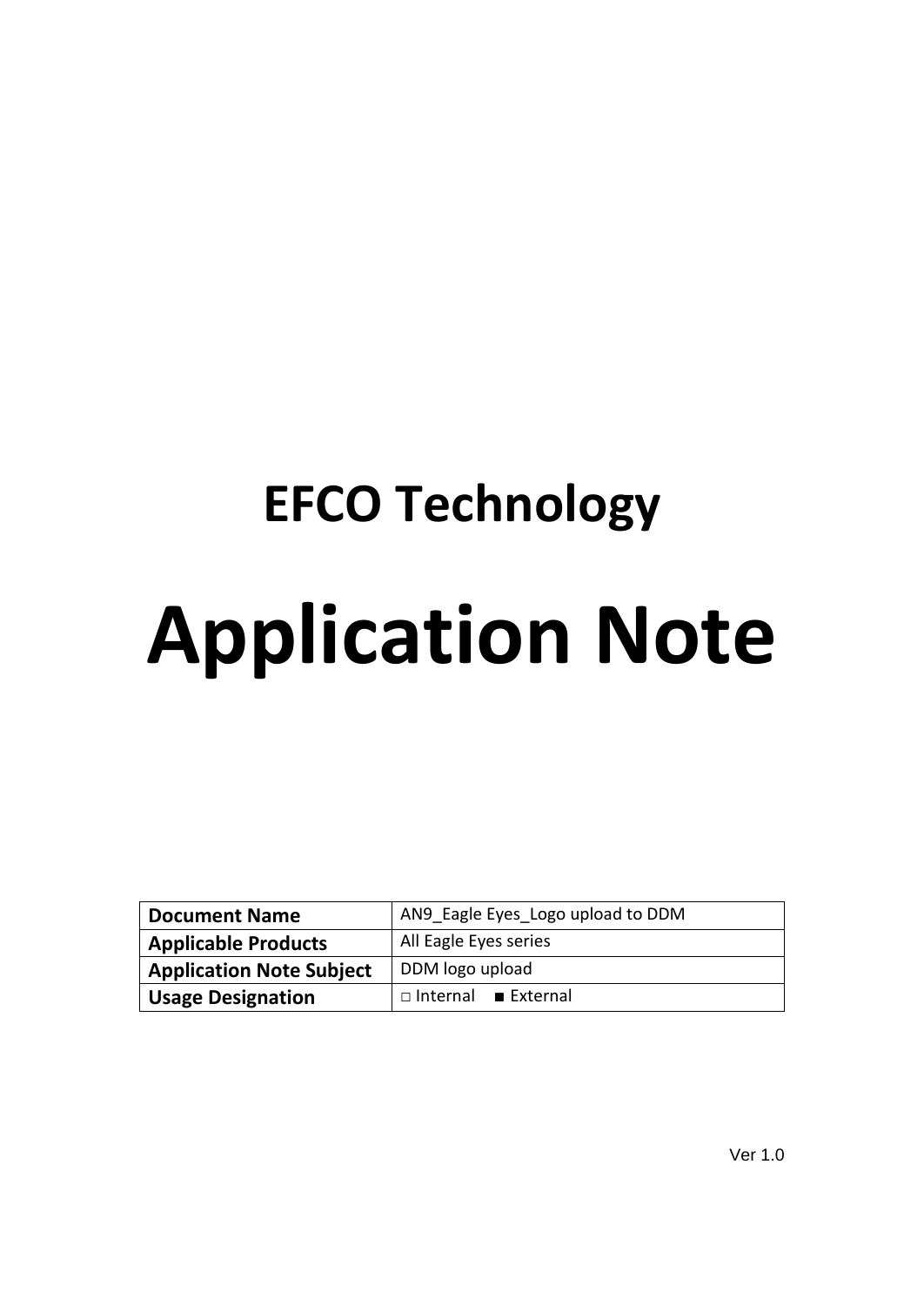# **Preface**

# **Revision History**

| <b>Revision</b> | Date       | <b>Author</b> | <b>Description</b>  |
|-----------------|------------|---------------|---------------------|
| 1.0             | 2020/11/27 | J Yen         | Preliminary release |
|                 |            |               |                     |
|                 |            |               |                     |
|                 |            |               |                     |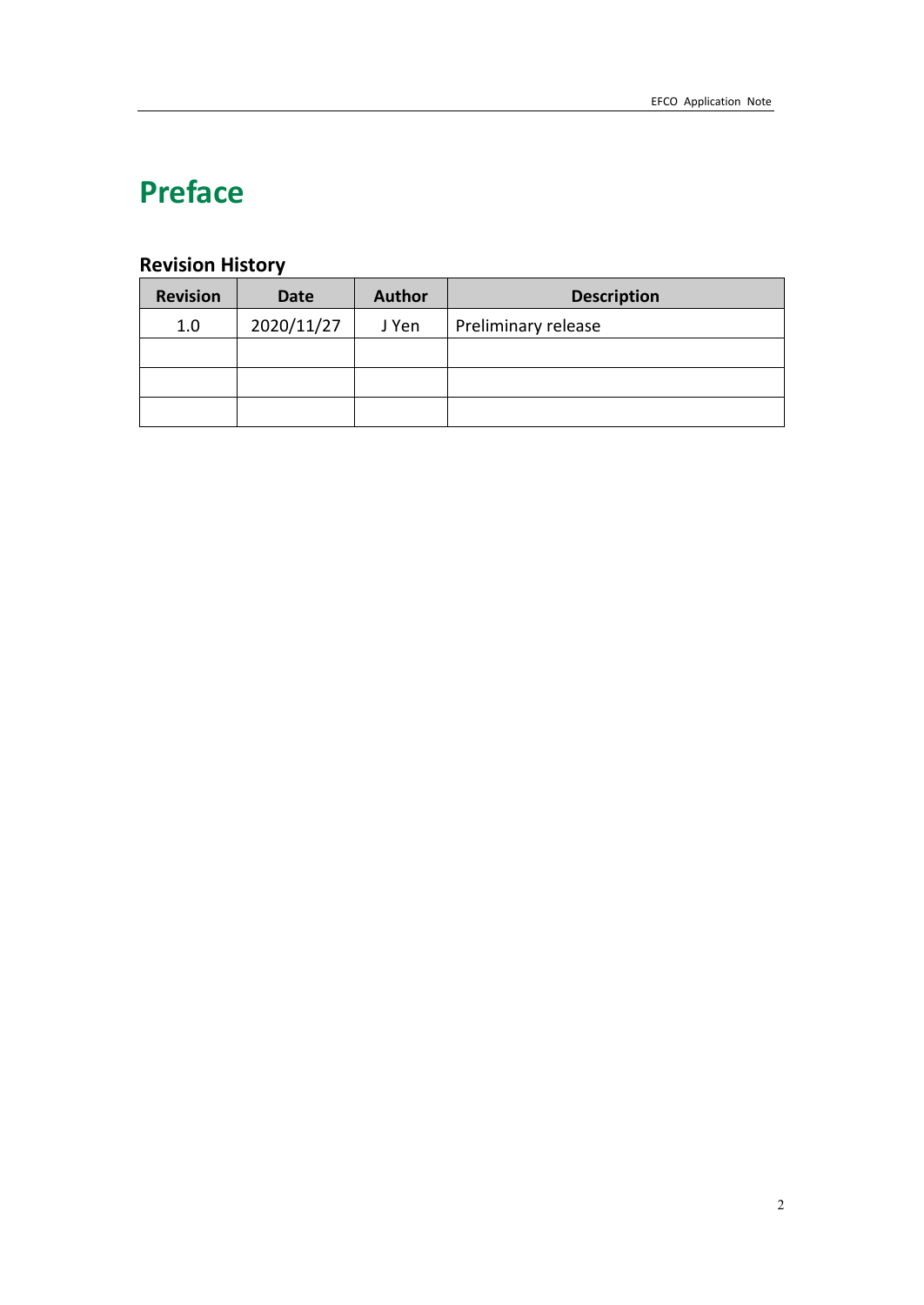# **Copyright**

Copyright © 2019 EFCO Technology. All rights are reserved. EFCO reserves the right to make improvements to the products described in this manual at any time without notice.

No part of this manual may be reproduced, copied, translated or transmitted in any form or by any means without the prior written permission of EFCO. Information provided in this manual is intended to be accurate and reliable. However, EFCO assumes no responsibility for its use, nor for any infringements of the rights of third parties, which may result from its use.

The material in this document is for product information only and is subject to change without notice. While reasonable efforts have been made in the preparation of this document to assure its accuracy, EFCO assumes no liabilities resulting from errors or omissions in this document, or from the use of the information contained herein.

EFCO reserves the right to make changes in the product design without notice.

#### **Acknowledgements**

All brand names and/or trademarks are the properties and registered brands of their respective owners.

For more information about this and other EFCO products, please visit our website at: [www.efcotec.com](file:///C:/Users/PattyWu/Documents/Manual/DMCT/www.efcotec.com)

#### **Warnings, Cautions and Notes**

injury!

**Warning!** Warnings indicate conditions, which if not observed, can cause personal



Caution!

Cautions are included to help you avoid damaging hardware or losing data.



Note! Notes provide optional additional information.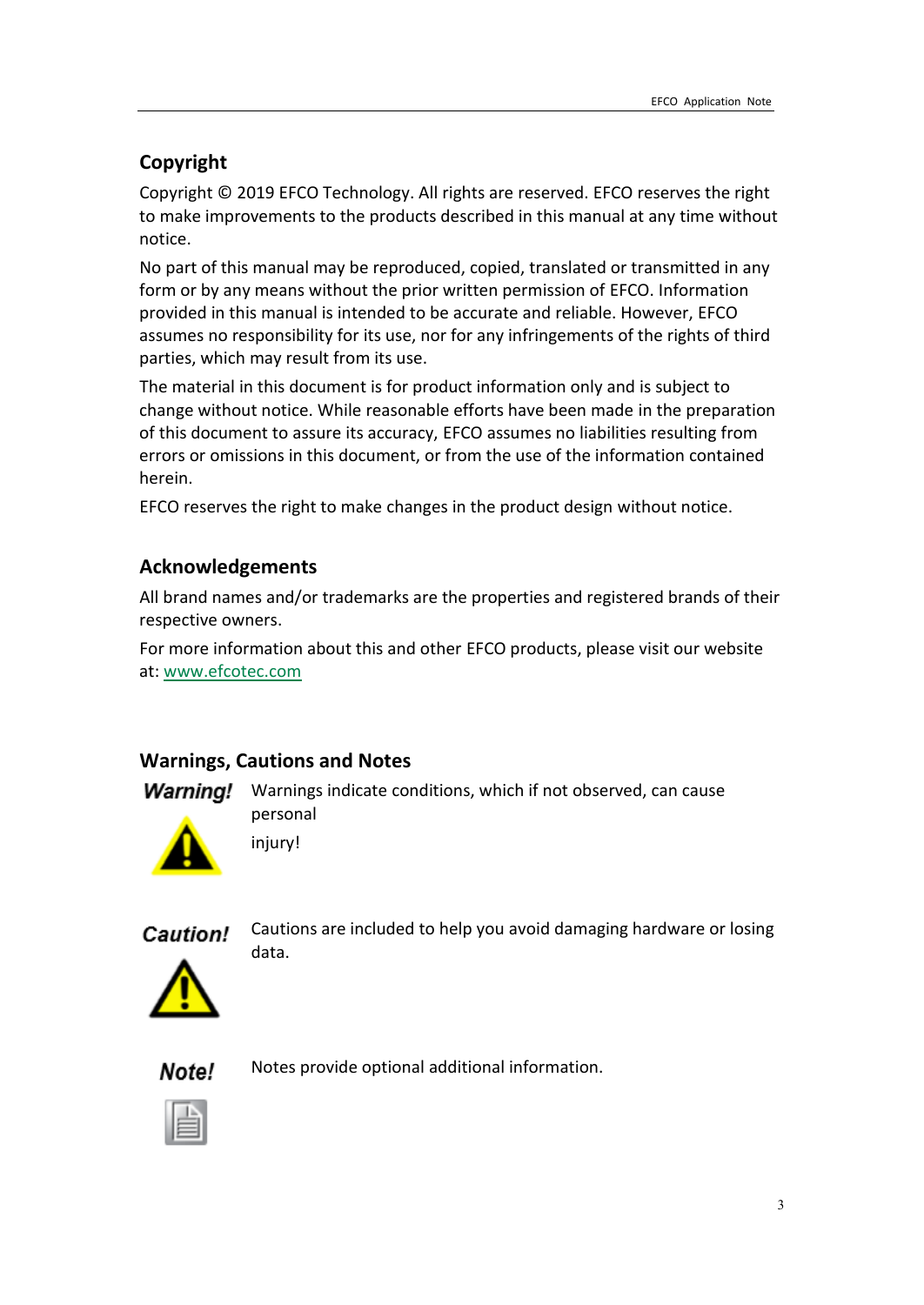### **Title**

How to upload logo to DDM?

#### **Answer**

**Step 1:** Create a logo file. (File format: BMP)

\*The native file format must be BMP and it cannot be converted from the other format.

Resolution: 128\*64 pixel

Color: Monochrome (1 bpp)

- **Step 2:** Unzip "MkLogoNsh.7z" file. "MkLogoNsh.7z" is the tool to create a file for DDM use.
	- **S** BMP2NSH.bat **S** BMP2NSH\_InvertColor.bat
	- MkLogoNsh.exe
	- $\Box$  SMB.efi
	- **E** SMB.exe

Note!

Please contact your EFCO account sales to receive this logo tool.

**Step 3:** Drag the bmp file into BMP2NSH.bat (or BMP2NSH \_InvertColor.bat), then the tool will automatically generate a file, "mklogo\_xxxxx.nsh". (for example, mklogo\_Test12345.nsh)

"xxxxx" is orginal BMP file name.

| 名稱<br><b>Test 12345</b>               |
|---------------------------------------|
| <b>S</b> BMP2NSH.bat                  |
| <b>⑥BMP2NSH_In + 以 BMP2NSH.bat 開啟</b> |
| <b>BE</b> MkLogoNsh.exe               |
| SMB.efi                               |
| Test12345.bmp                         |
|                                       |
|                                       |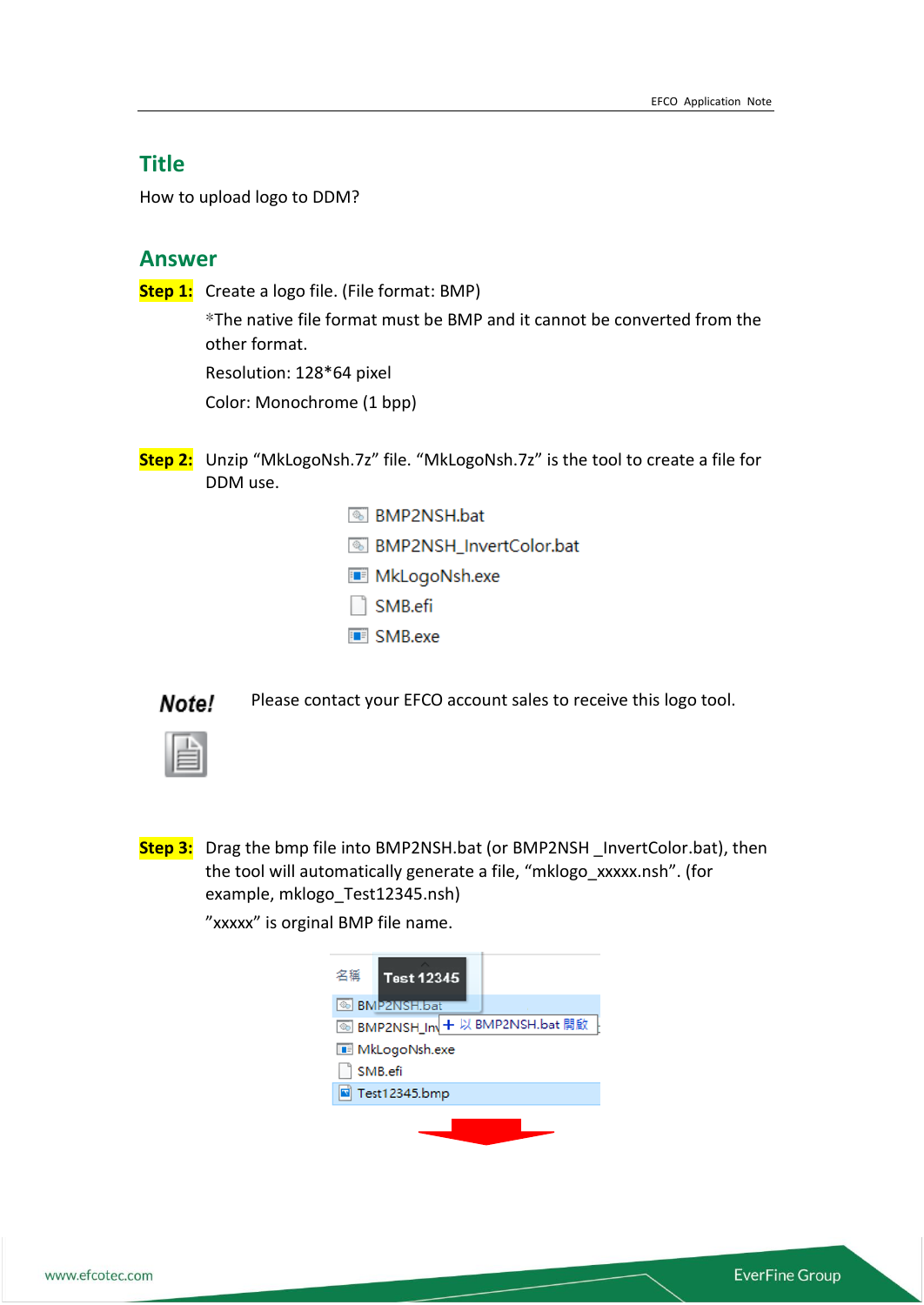



**Step 5:** Boot to shell mode (pressed F7 key to select shell during system booting).



**Step 6:** Check the USB boot device name.

|                   | EFI Shell version 2.60 [5.12]<br>Current running mode $1.1.2$<br>Device mapping table |
|-------------------|---------------------------------------------------------------------------------------|
| fso               | :Removable HardDisk — Alias hd6sOb blkO                                               |
|                   | PciRoot(0x0)/Pci(0x14,0x0)/USB(0x12,0x0)/H                                            |
| blko              | :Removable HardDisk – Alias hd6sOb fsO                                                |
|                   | PciRoot(0x0)/Pci(0x14,0x0)/USB(0x12,0x0)/H                                            |
| $b$ <sub>k1</sub> | :HardDisk – <b>Alias (null)</b>                                                       |
|                   | PciRoot(0x0)/Pci(0x17,0x0)/Sata(0x3,0xFFFF                                            |

**Step 7:** Type the device name at shell commend. (e.g. fs0:)



**Step 8:** Check the path and find the file, then enter "mklogo\_xxxxx.nsh" to upload it into DDM. (e.g. mklogo\_EFCO-BMP-1.nsh)